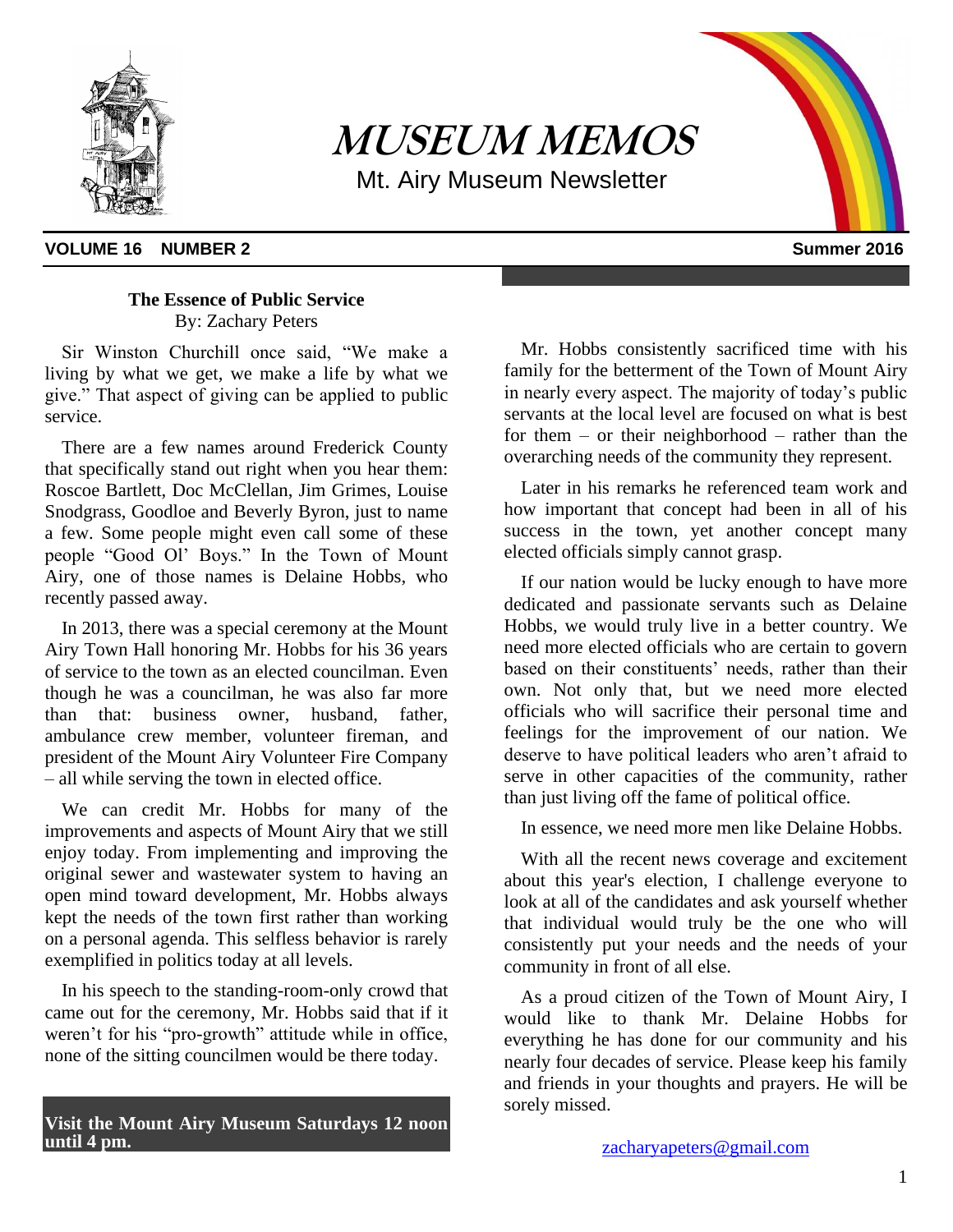#### **Mount Airy Museum Volunteers Needed**

The Historical Society tries to have the Mount Airy Museum open every Saturday from 1 o'clock p.m. until 4 o'clock p.m. beginning the first week in April until the first or second week in December. We would actually like to be open more. However, we cannot open unless we get volunteers to host our visitors.

Being a museum host is simple; you just open the door, turn on the lights, put out the "Museum Open" sign and occasionally answer visitor's questions. Between visitors you can read a good book or look through photographs stored on the museum's computer.

When it's time for you to leave, just bring in the sign, turn out the light, lock and close the door and make sure the door is locked. It is that simple.

We will take any time you can spare from an hour up to four hours on Saturdays. Ruth Ann Lowman will gladly show you what needs to be done and will show you how to view historic photographs.

As it stands now, we will not be able to open the museum several weekends during June and July for want of volunteers. If you have an hour or more to spare on Saturdays, please call Ruth Ann Lowman at 301-829-8293.

#### **Many Thanks to Catonsville Homes**

The Mount Airy Historical Society would like to thank the management and staff of Catonsville Homes for storing three display cases for the last thirteen years. These display cases were constructed under contract with Senior Cabinet maker, Wayne T. Johnson of the Walters Art Museum in Baltimore, Md. Mr Johnson fabricated the display cases in Mount Airy at the wood shop of Dertzbaugh Construction. Frank Dertzbaugh kindly donated the use of his shop, equipment, tools, materials during the construction of the cases.

These display cases were never used to display items at the museum. Sadly they have spent their entire life in storage. They were stored in the building housing The Blossom And Basket Bouquet. They were then moved to the Catonsville Home's Building on South Main Street until April 2016. They then needed to be moved again as a brewery will be coming to the area where the cases were stored. These cases have been moved to temporary storage.

Thank you again to Mr. Rob Scranton, Mr. Frank Potepan III, and Mr. Steve Edmondson of Catonsville Homes moving and storing these cases.



Brian E. Dennis, shown above at left, is  $2\frac{1}{2}$  years of age and is the attractive son of Mr. and Mrs. David E. Dennis, who reside at 204 Carroll Avenue, here.

The young fellow in the center is the son of Mr. and Mrs. Frank H. Miller, 504 Park Avenue, Mount Airy. Billy is five years old and is a fine looking lad.

On the right is David Watkins, who lives at 200 Hill St., Mount Airy He is the attractive son of Mr. and Mrs. Norman F. Watkins. David is four years old.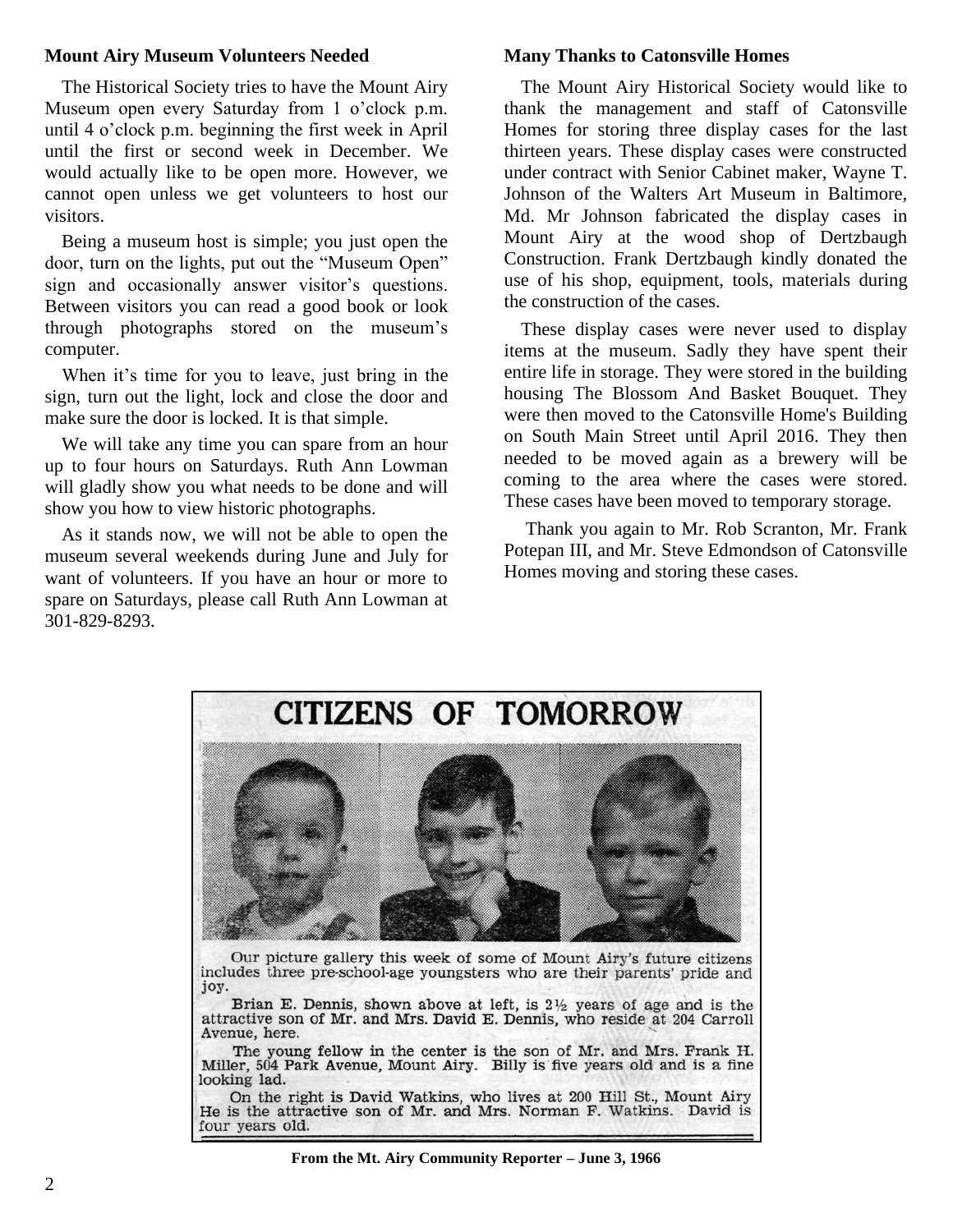## **Historical Memories from Fifty Years Ago**

- A Teen Club is in the process of being organized in Mount Airy. Temporary officers and committees were set up. The next meeting will be held at the American Legion on May 9 at 7:30; (5/6/66)
- Norman Wilson Etzler, Woodbine has been admitted to West Point Military Academy, according to Rep. Clarence Long. Etzler is an honor student at MAHS and a member of the basketball and soccer teams.  $(5/6/66)$
- At the regular weekly meeting of the Mount Airy Kiwanis Club held on May 4 the Sixth Annual Diamond Jubilee observance was held. Thirty-nine guests were honored on this occasion. Special recognition was given to Frank Weller, 88, and Mrs. Lula Picket, 94. Harry Bellison, former manager of the American Store, presented Mrs. Pickett with a lone pineapple and reminisced about her annual order of a case of pineapples when she was a resident of Mount Airy. Entertainment was provided by the Seventh Grade Band under the direction of Frank Miller. (5/13/66)
- Mr. and Mrs. Carl Dixon announce the birth of a son, Michael Carlton, on May 3. (5/20/66)
- Pine Grove Chapel will be the scene of the annual Memorial Day Service on Monday, May 30 at 10:00. (5/20/66)
- The Mount Airy Volunteer Fire Department proudly announces the purchase of a new truck through the Jones Motor Company, The new engine is on a two ton Dodge chassis, with the fire apparatus by Universal Fire Apparatus Company. The equipment is basically for brush fires but it can be converted to a pumper for emergency town use. (5/20/66)
- The Lions Club 20th Annual Carnival will be conducted from June 15-20, says Chairman Charles Gendell. Assisting Gendell are Leonard Sherman, and Herman S. Beck in addition to many other Lions and their wives. (5/27/66)
- Member of the Class of 1966 of MAHS presented their annual class night on May 15. Linda Farver and Wilson Etzler announced the various variety acts. Donald Duncan gave the farewell address. Judy Windsor, who also wrote the words to the class song, made the welcome talk. The class officers made the gifts to Chester Elder, principal. (5/27/66)
- Girl Scout Troop 1031 attended an encampment at Cunningham Falls State Park over the weekend. Scouts attending the encampment were: Diane Muller, Joyce Gosnell, Debbie Barrie, Melody Badger, Kristi Burns, Kaye Smith, Cheryl Anders, Theresa Fogle, Lu Ann Stem, Clarice Runkles, Phyllis Becker and Mrs. Raymond Barre, troop leader. (6/3/66)
- The program has been released for the Lions Club carnival beginning June 20. Monday will feature a Punch and Judy Show that will delight the children. A program of country music featuring Dave Neely and the Schumann family, regulars on the Grand Ole Opry, will be featured on Tuesday. The MAHS band will perform Wednesday night. A treat on Thursday night will be the Rhythm Lads, a group of six musicians featuring Little Norman, a performer only 20 ½ inches tall. The "jet set" will have their entertainment Friday night when the Uptowns perform. Saturday will feature drawings and awards. (6/3/66)
- The Annual Memorial Day Assembly was presented by Mrs. Lowman's fifth graders. The flag bearers, Jeff Schlotterbeck, Gary Rippeon, Dale Flora, Bruce Wilder, Dennis Baker and Gregg Mason presented the flag. Robert Wagner and Lynn Odom raised it. As it was lowered to half mast, Cliff Beck, echoed by Dane Runkles played Taps. Following the Star Spangled Banner Denise Maynard gave the history of Memorial Day. Curtis Norris gave Lincoln's Gettysburg Address. Two poems, "In Flanders Field" and "The Blue and the Gray" were given in choral reading. (6/3/66)
- The Rev. and Mrs. C. Roger Elgert were honored at a Farewell Tea on June 12. After six years at Calvary Methodist Church the Elgerts will be moving to a new church, North College Park Methodist Church.  $(6/17/66)$